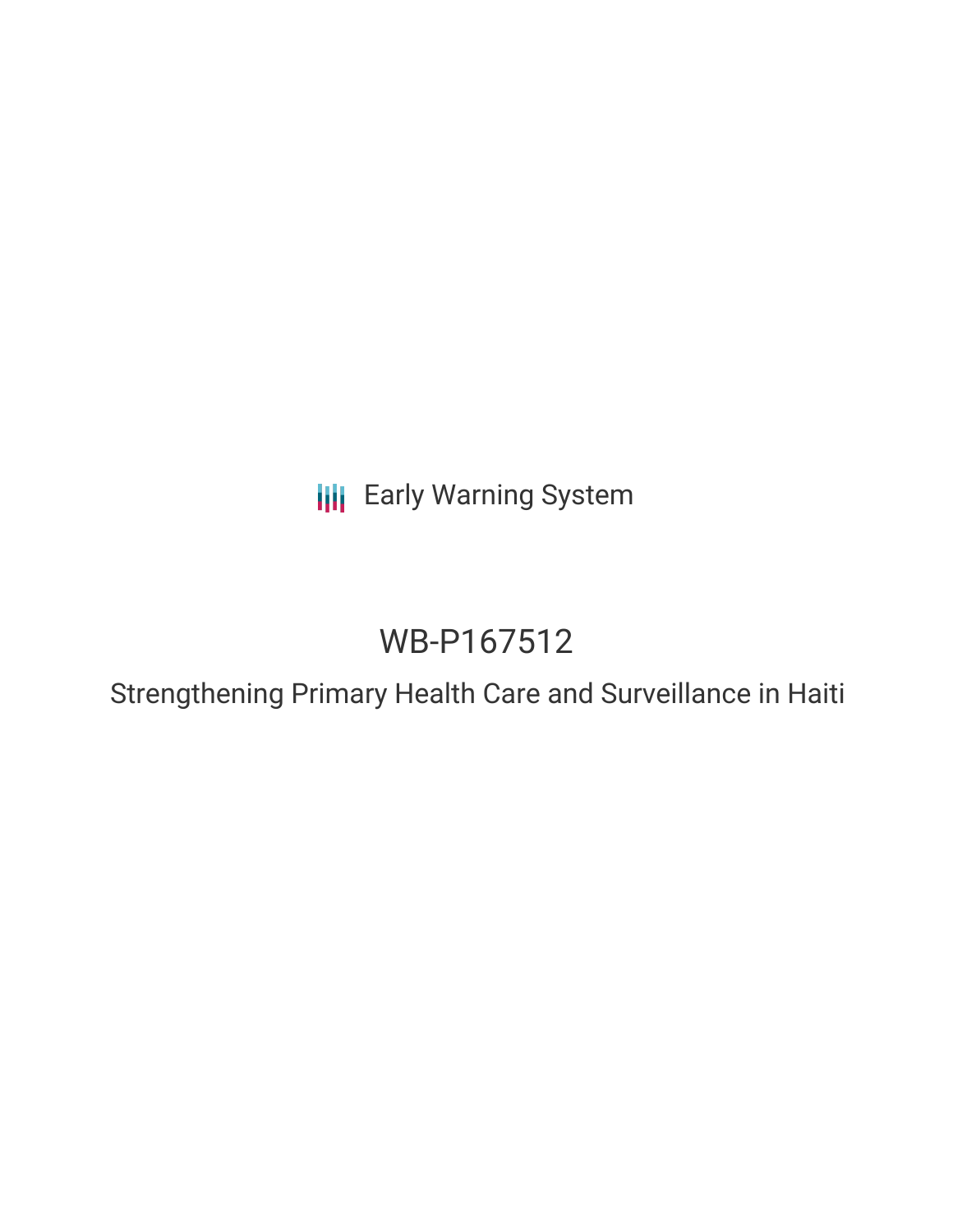

# Early Warning System Strengthening Primary Health Care and Surveillance in Haiti

### **Quick Facts**

| <b>Countries</b>               | Haiti               |
|--------------------------------|---------------------|
| <b>Financial Institutions</b>  | World Bank (WB)     |
| <b>Bank Risk Rating</b>        |                     |
| <b>Borrower</b>                | Government of Haiti |
| <b>Investment Type(s)</b>      | Loan                |
| <b>Investment Amount (USD)</b> | \$40.00 million     |
| <b>Project Cost (USD)</b>      | \$55.00 million     |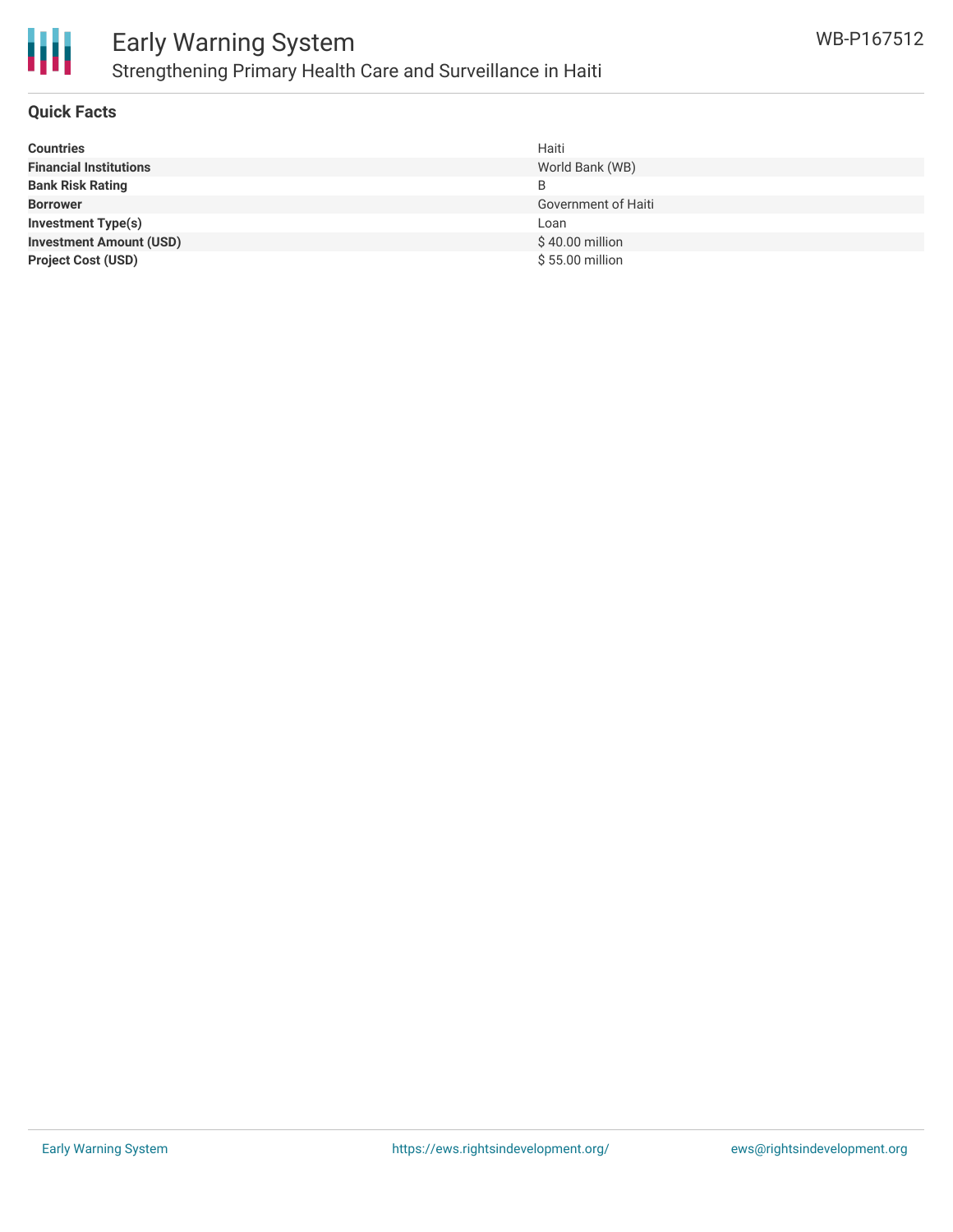

## **Project Description**

The proposed Project PDO is to: (i) increase access to and use of primary health care services in selected geographical areas; and (ii) strengthen surveillance capacity especially for cholera.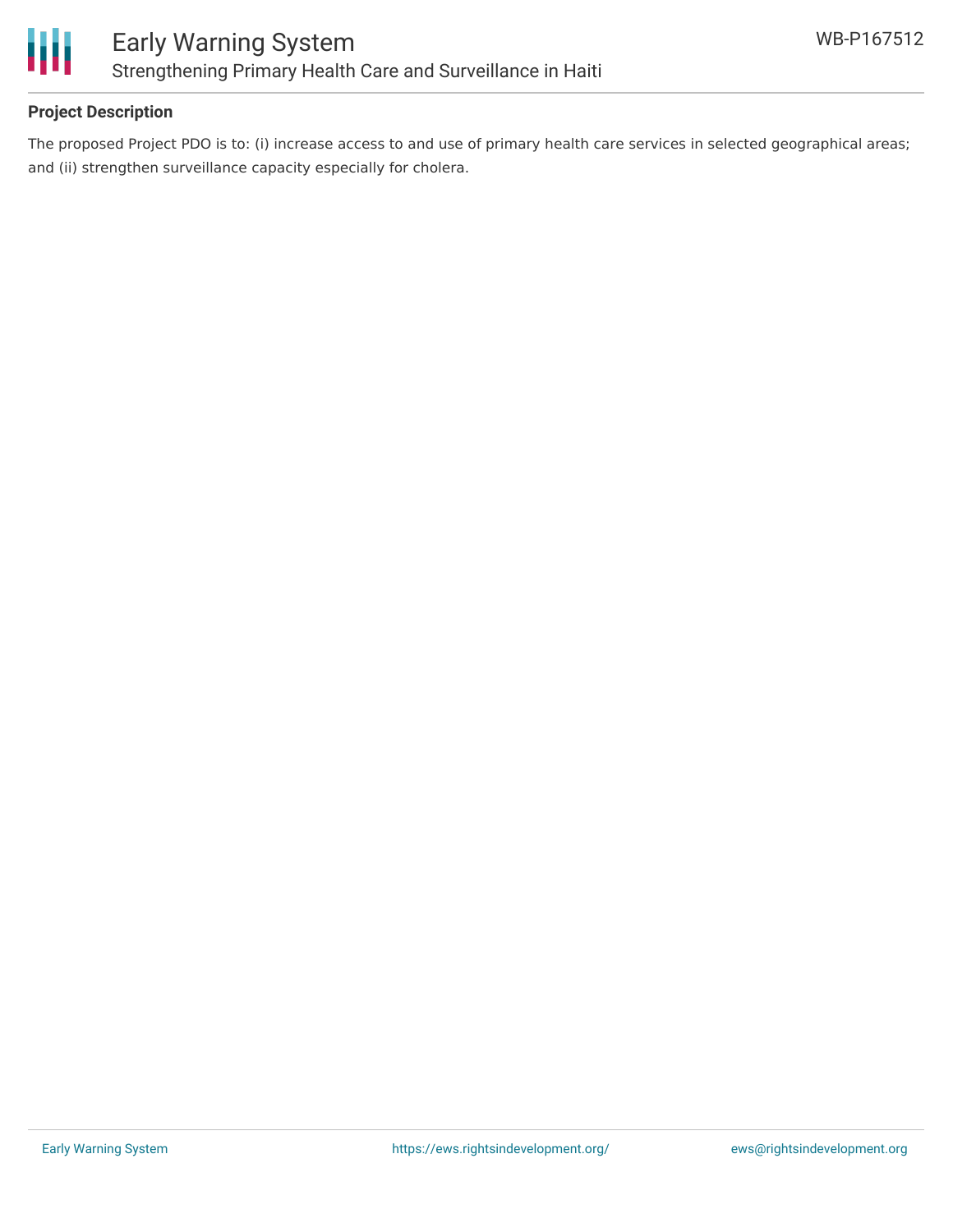

## **Investment Description**

World Bank (WB)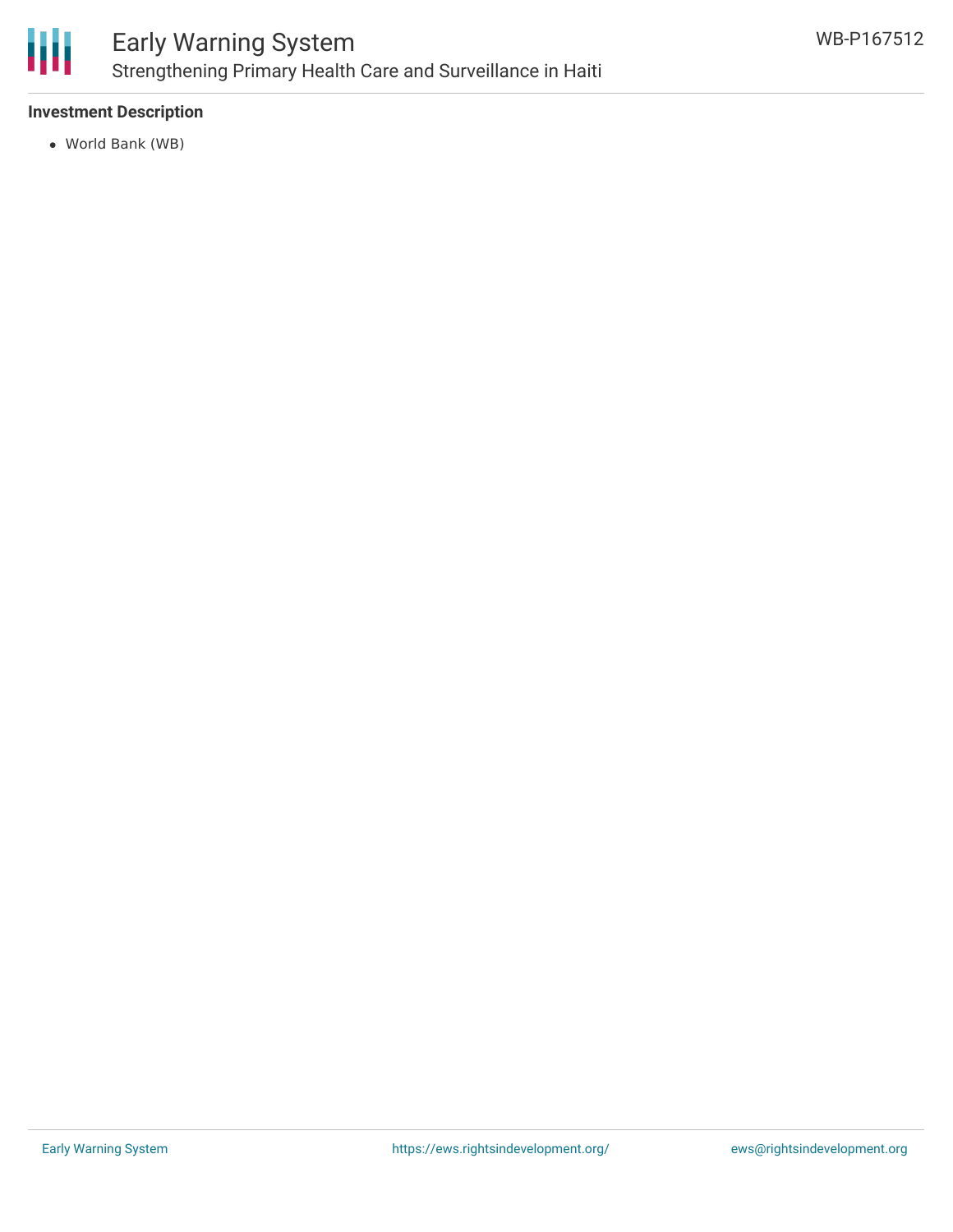

#### **Contact Information**

ACCOUNTABILITY MECHANISM OF WORLD BANK

The World Bank Inspection Panel is the independent complaint mechanism and fact-finding body for people who believe they are likely to be, or have been, adversely affected by a World Bank-financed project. If you submit a complaint to the Inspection Panel, they may investigate to assess whether the World Bank is following its own policies and procedures for preventing harm to people or the environment. You can contact the Inspection Panel or submit a complaint by emailing ipanel@worldbank.org. You can learn more about the Inspection Panel and how to file a complaint at: http://ewebapps.worldbank.org/apps/ip/Pages/Home.aspx.